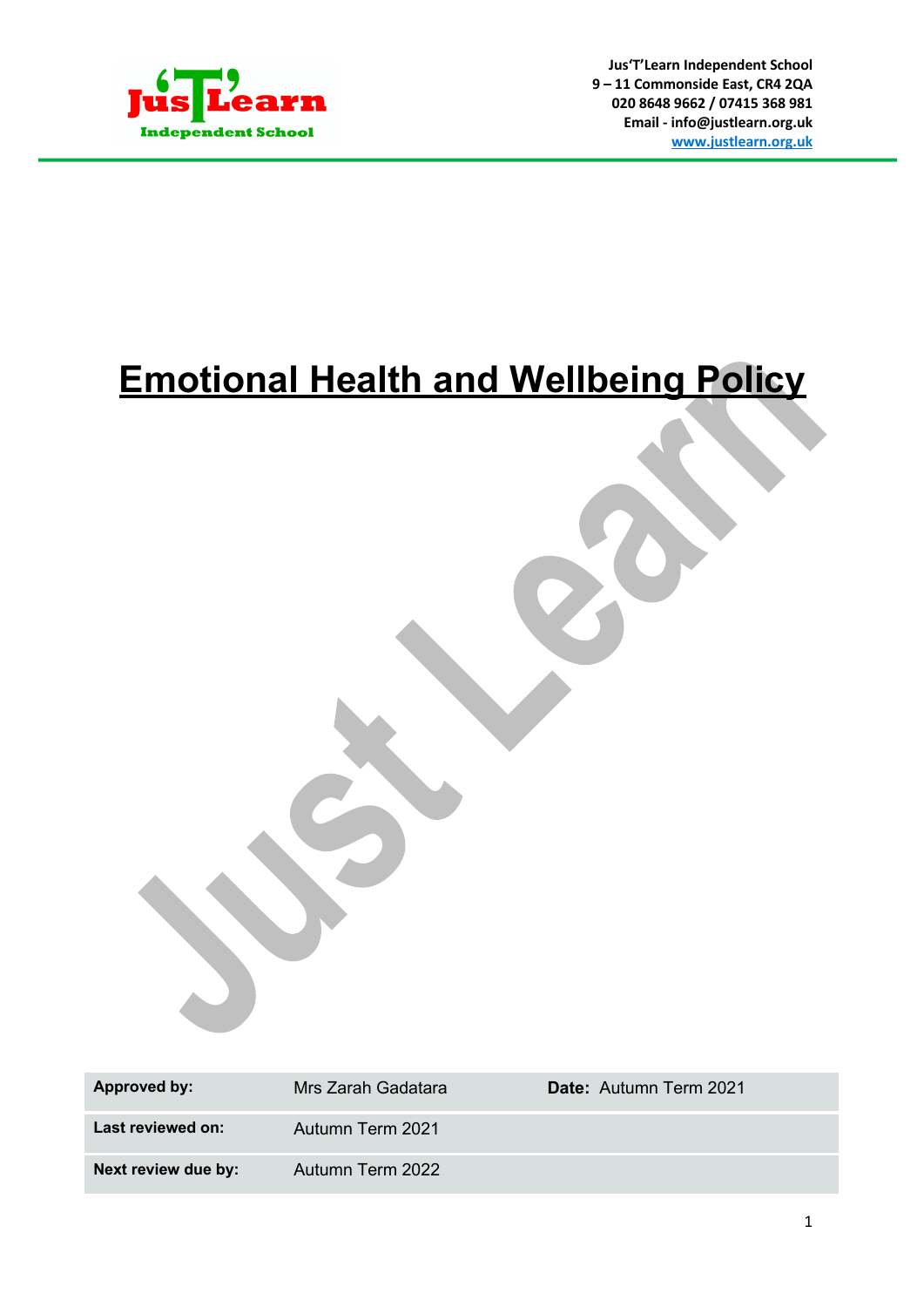

# **Emotional Health and Wellbeing Policy**

### **The National Criteria States:**

"A healthy school ensures that when pupils are unhappy, anxious, disturbed or depressed there are open channels for them to seek or be offered support, without stigma and with appropriate confidentiality. A healthy school actively seeks to promote emotional health and wellbeing and helps pupils to understand their feelings."

At Jus'T' Learn Independent School we work towards positive Emotional Health and Wellbeing in the whole of our school community for adults as well as children.

# **CONTEXT AND RATIONALE**

Emotional health and wellbeing promotes school success and improvement by:

- Contributing positively to areas such as enhancing teaching and learning, raising standard, promoting social inclusion and improving behaviour and attendance
- Involving pupils more fully in the operation of the school
- Helping pupils and staff feel happier, more confident and more motivated
- Helping to meet legal, ethical and curricular obligations

#### **AIMS**

#### **General**

• Happier and more motivated pupils and staff who get more out of life.

# **Emotional Health and Wellbeing Principles**

The seven identified Emotional Health and Wellbeing principles will underpin the approaches used to support the development and integration of wellbeing strategies within the school. School policy and curriculum delivery will support the promotion of key aspects of improving wellbeing. It will focus on creating a physically, emotionally and socially rich environment where key relationships can thrive, and pupils feel secure in their learning.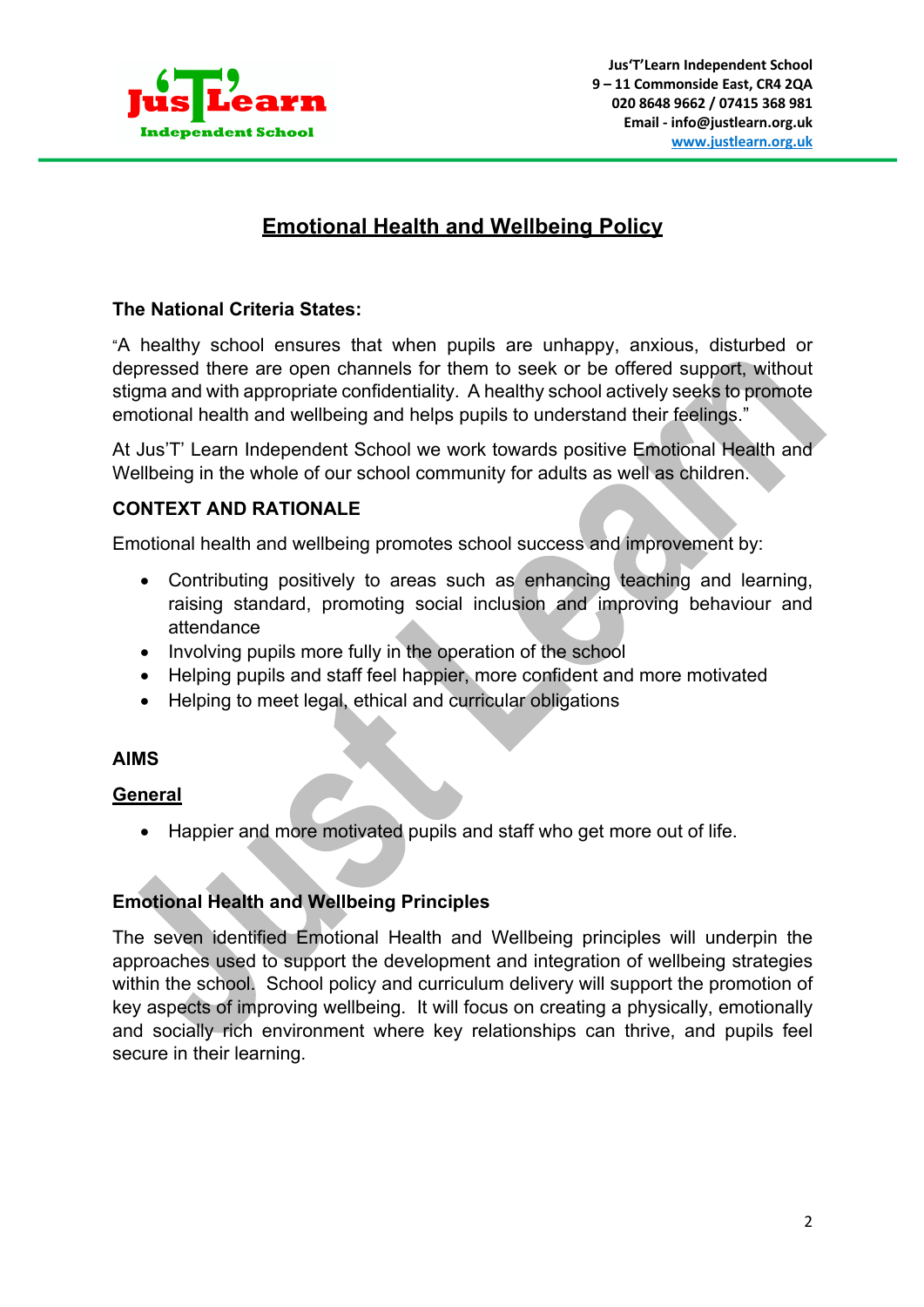



Clear identification, impact and outcomes measures will feed into the school-based programmes and the targeted interventions that will be offered to pupils.

Staff Observations focusing on any changes in behaviour, attention and presentation will feed into the identification process as well as any communications from the pupils regarding their emotions & feelings.

Identified pupils will receive bespoke intervention packages. The development of resilience through providing a secure basis, enhancing self-esteem and self-efficiency will underpin all interventions.

individual targets will aim to address these gaps and will focus on developing a skill set to support three key areas; growing and developing; future planning plus strategies to meet pupil needs.

Each set of interventions will be bespoke and provide a meaningful approach for each individual**.** 

School based programmes which are linked to the curriculum will promote pupil voice through developing independence and choice making.

# **Teaching and learning**

- Pupils who are more engaged in the learning process
- Pupils who can concentrate and learn better
- Improved standards in all subjects, including literacy and numeracy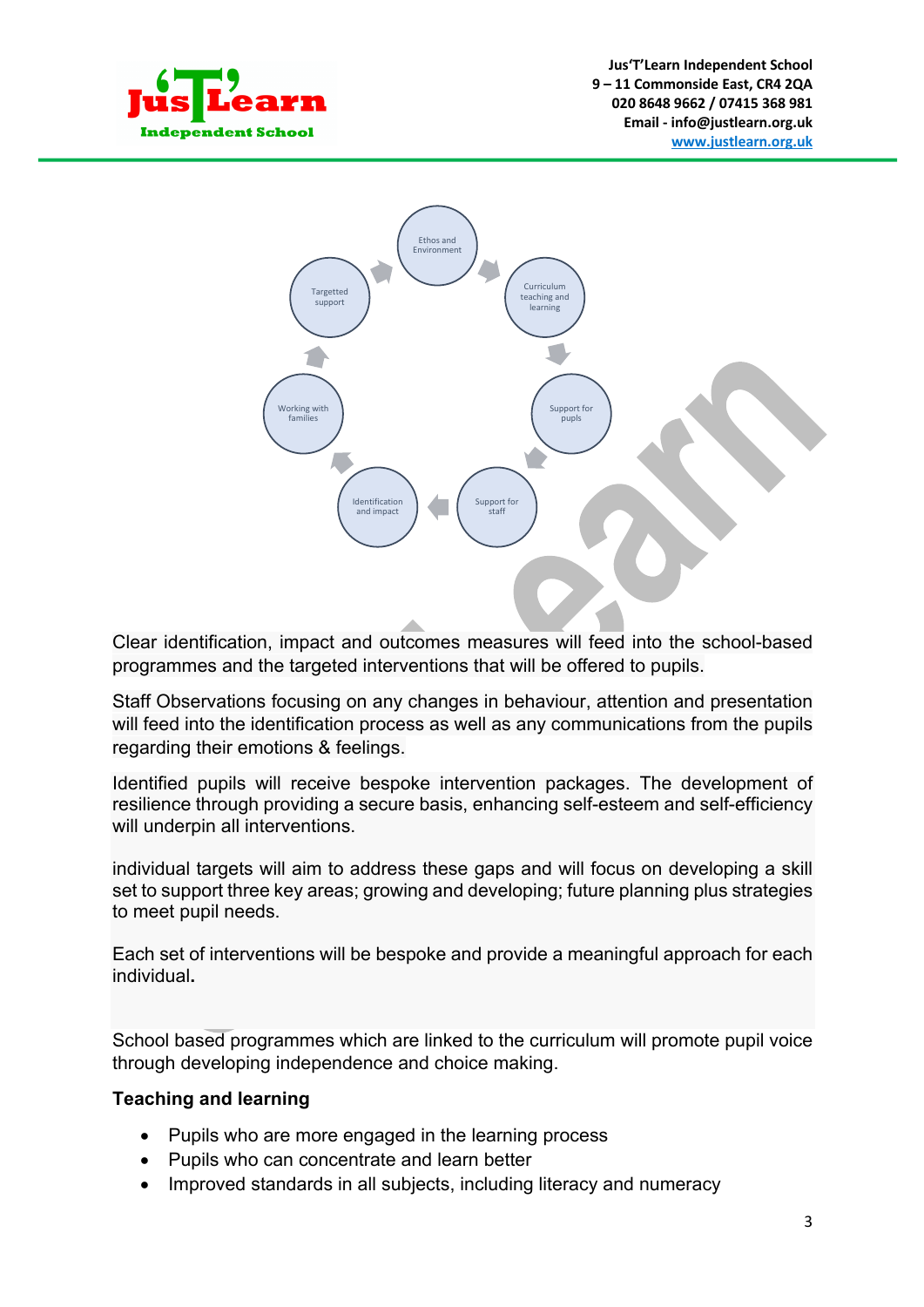

- Improved attainment
- Parents and carers more involved in school life and learning

#### **Behaviour and Attendance**

- Pupils with high self-esteem and confidence
- Pupils who have a say in what happens at school
- Fewer disaffected pupils, disengaged from learning
- Improved behaviour and attendance

#### **Staff Confidence and Development**

- High morale
- Reduction in absenteeism
- Low attrition
- Positive and effective relationships with pupils

#### **VEHICLES FOR EMOTIONAL HEALTH AND WELLBEING**

Jus'T' Learn promotes and provides a range of opportunities/ services to pupils:

- A curriculum that promotes emotional health and well being
- Access to a multi sensual room
- Access to an allocated Individual member of the Support Staff
- Boxing to develop Physical and Mental Health
- Princes Trust workshop on MMA (Personal Fitness and Mental Wellbeing)
- Enrichment activities
- Coordinated support from a range of external organisations
- Participation in extra curricular activities such as raising money for charities

# **Jus'T' Learn Independent School promotes an anti-bullying culture through:**

- A strong school ethos which empowers tolerance and respect, including respect for difference and diversity
- High profile of anti-bullying procedures and policy through corporate posters, assemblies and events such as national anti-bullying week

# **Jus'T' Learn Independent School promotes and strengthens the pupil voice through:**

- Student input into the school's behaviour policy
- Involvement in the School Council
- Appointment of Head Boy and Girl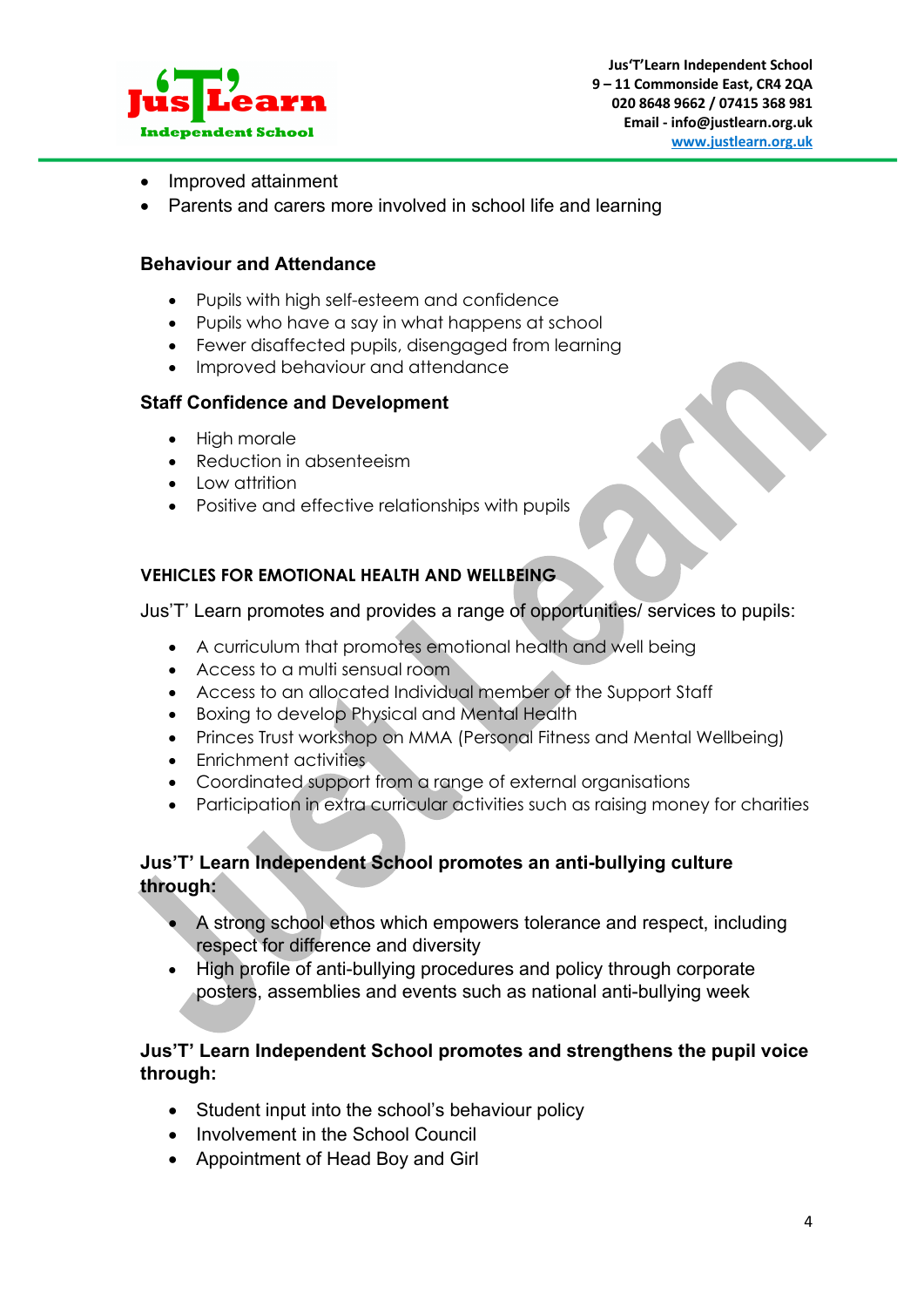

- The school promotes the involvement of parents and carers in the life and learning of the school through:
- Parent questionnaires
- Regular communication about change and development of the school
- Termly academic Review Days (Target Setting and review)
- Regular communication and involvement over pupil progress, behaviour and pastoral issues

# **Jus'T' Learn Independent School facilitates a context for learning through:**

- Enhancing school and classroom layout; facilities and resources
- Recognising the background of individual pupils and their physical, social and emotional needs
- Establishing clear rules, routines and expectations about behaviour for learning and social cohesion
- Encouraging positive, caring and constructive relationships
- A comprehensive Rewards and Sanctions Policy
- Elected Student of the Term
- A comprehensive Curriculum Policy outlining student involvement in their learning through 2 Wishes and a Star
- Increasing student understanding and competency through our Literacy Marking scheme
- Student involvement in Ragging their learning experience during individual lessons

# **Jus'T' Learn Independent School enhances pupil motivation and learning through:**

- Consistent support for vulnerable children and those with SEN from trained teams of pastoral, HLTA, teaching assistants and other agencies where appropriate
- An exciting and varied range of extra-curricular events and trips
- A balanced curriculum with opportunities for intellectual, physical and expressive development
- Recognising a range of learning styles
- Encouraging independence in learning
- The Academy enhances pupil self-esteem and personal development through:
- The Personal Development Curriculum, which includes Citizenship and PSHE.
- Information, advice and guidance on sex and relationships and drugs through PSHE, assemblies and guest speakers
- Access to a taught Careers curriculum